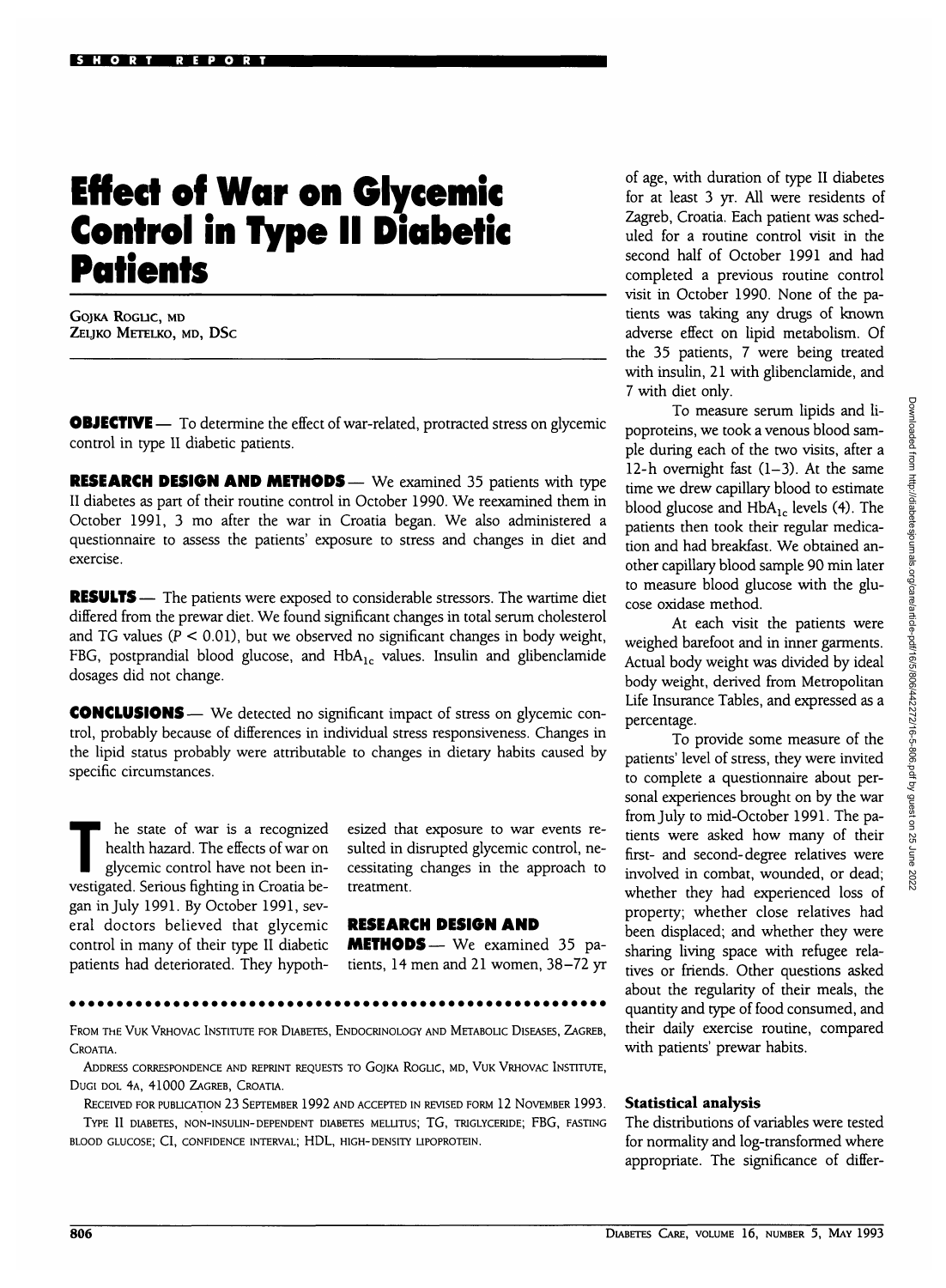|                                     | BEFORE THE WAR      | DURING THE WAR      | P VALUE | 95% CI         |
|-------------------------------------|---------------------|---------------------|---------|----------------|
| Ideal body weight (%)*              | $114.5 \pm 16.8$    | $113.9 \pm 16.6$    | 0.72    | $-2.4 - 3.4$   |
| FBG (mM)*                           | $9.9 \pm 3.8$       | $11.0 \pm 3.6$      | 0.07    | $-2.4 - 0.10$  |
| Postprandial blood<br>GLUCOSE (MM)* | $13.4 \pm 5.1$      | $12.3 \pm 3.8$      | 0.35    | $-1.18 - 3.26$ |
| ${\rm HBA}_{1c}$ (%)*               | $9.13 \pm 2.50$     | $9.53 \pm 2.21$     | 0.40    | $-1.33 - 0.54$ |
| TG (mM)                             | $2.46(0.90 - 9.37)$ | $1.84(0.51 - 4.77)$ | 0.002   | $1.12 - 1.60$  |
| Total cholesterol (mM)              | $6.67(4.47-9.89)$   | $5.93(3.47 - 9.18)$ | 0.001   | $1.07 - 1.18$  |
| Daily insulin dosage (IU)           | $42(36-46)$         | $48(40-52)$         | 0.40    |                |
| Daily gliben clamide<br>DOSAGE (MG) | $10(6.75 - 15.0)$   | $10(7.50 - 16.25)$  | 0.68    |                |

**Table 1—***Clinical characteristics of 35 patients before and during war*

\*Data are means ± SD.

tData are geometric means (range).

^Data are medians (interquartile range).

ences between the findings before and during the war were tested with the twotailed paired Student's *t* test. The Wilcoxon signed-rank test was used for variables not normalized by transformation. The significance of change in the proportions of three different treatments (diet only, oral agents, insulin) was assessed with the Stuart-Maxwell  $\chi^2$  statistic (5).

RESULTS— The results of our tests on the 35 patients before and during the war are presented in Table 1.

In our study group, 21 patients had close relatives involved in combat, 2 had severely wounded relatives, 8 had relatives that were displaced, 5 were providing refuge for their relatives, and 10 had suffered loss of a house or land. All the patients lived within 1 km of the bombed center of the city, and all lived within hearing distance of cannon fire. They experienced 18 air-raid alarms.

The questionnaire also revealed that 13 patients experienced a slightly reduced food intake in wartime, because of loss of appetite, increasing cost of food, disrupted meal schedule, and difficulty cooking during air-raids. The reduction came mostly in meat and vegetables. In the preceding month, 8 patients had supplemented their diets by eating tinned fish 2-3 times/wk, more than before the war, and 3 patients declared increased consumption of bread and canned pork. The other patients perceived their food intake as irregular, but not changed in daily quantity and quality. None of the patients reported a change in daily exercise, except in the timing.

In the year preceding the second examination, 3 patients were switched from oral agents to insulin. Glibenclamide was introduced in 2 patients who had been treated with diet only. These changes were not statistically significant. Moreover, in 4 of these 5 patients the change in treatment occurred before July 1991.

CONCLUSIONS— Despite evidence from animal studies on the deleterious effect of stress on glycemic control in type II diabetes (6), this study has not demonstrated a predictable unidirectional effect of war-related stress on glycemic control. The results confirm the importance of individual response to stressors (7), suggesting a balance of different coping styles in the examined group (8).

The wide 95% CI for differences observed in FBG and postprandial blood glucose and  $HbA_{1c}$  point to a possible lack of information, probably attributable to our small sample size. Also, the difference in FBG approaches the 0.05 significance level. The dosages of insulin and oral agents appear to have increased compared with the prewar dosages. This could have accounted for nonsignificant changes in glycemia and  $HbA_{1c}$  values, but the increase occurred before July 1991 in 74% of patients whose dosage had been increased since October 1990.

Even with the small sample size, we observed a significant lowering of serum cholesterol. Because of the many comparisons, the difference could be attributable to chance. It could also result from dietary changes, with decreased total calorie intake and possible increase in highly unsaturated fatty acids (9). The change probably was recent because no significant changes occurred in HDLcholesterol values and body weight.

Glycemic control in type II diabetic patients in wartime is more likely affected by imposed and unavoidable behavioral changes than psychological stress, the effect of which probably is modified by individual coping mechanisms.

## **References**

- 1. Bucolo G, David H: Quantitative determination of serum triglycerides by the use of enzymes. *Clin Chem* 19:476-82, 1973
- 2. Kostner GM: Enzymatic determination of cholesterol in high-density lipoprotein fractions prepared by polyanion precipitation. *Clin Chem* 22:695, 1976
- 3. Allain CC, Poon LS, Chan CSG, Richmond W, Fu PC: Enzymatic determination of total serum cholesterol. *Clin Chem* 20:470-75, 1974
- 4. Jeppsson JO, Jemtrop P, Sundqvist G, Englund H, Nylund V: Measurement of hemoglobin Ale by a new liquid- chromatographic assay: Methodology, clinical utility, and relation to glucose tolerance evaluated. *Clin Chem* 32:1867-72, 1986
- 5. Fleiss JL: *Statistical Methods for Rates and Proportions.* New York, Wiley, 1981, p. 120-21
- 6. Surwit RS, McCubbinJA, Livingston EG, Feinglos MN: Classically conditioned hy-